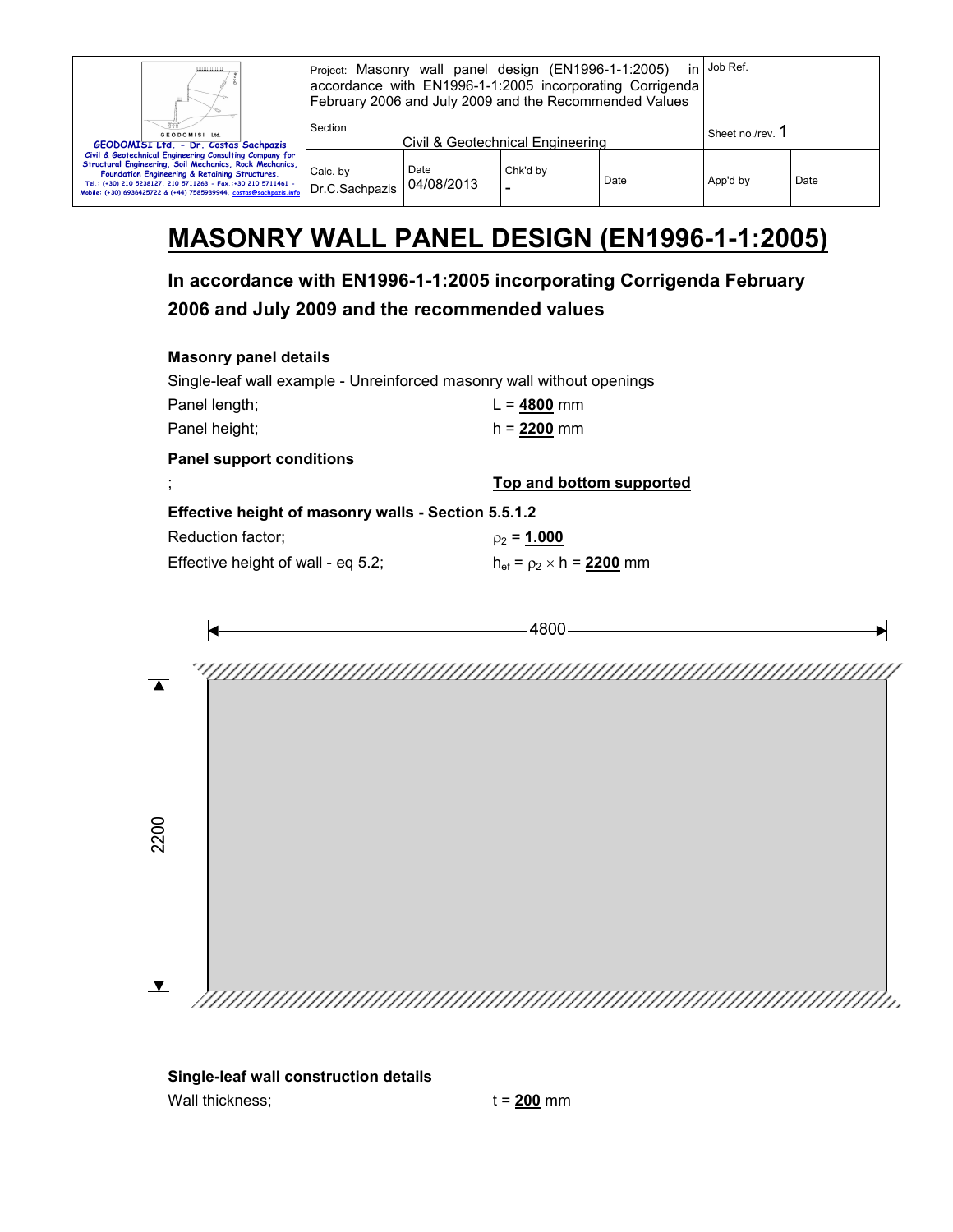|                                                                                                                                                                                                                                                                                                             | in ∣Job Ref.<br>Project: Masonry wall panel design (EN1996-1-1:2005)<br>accordance with EN1996-1-1:2005 incorporating Corrigenda<br>February 2006 and July 2009 and the Recommended Values |                     |                                  |      |                |      |
|-------------------------------------------------------------------------------------------------------------------------------------------------------------------------------------------------------------------------------------------------------------------------------------------------------------|--------------------------------------------------------------------------------------------------------------------------------------------------------------------------------------------|---------------------|----------------------------------|------|----------------|------|
| GEODOMISI Ltd.<br>GEODOMISI Ltd. - Dr. Costas Sachpazis                                                                                                                                                                                                                                                     | Section                                                                                                                                                                                    |                     | Civil & Geotechnical Engineering |      | Sheet no./rev. |      |
| Civil & Geotechnical Engineering Consulting Company for<br>Structural Engineering, Soil Mechanics, Rock Mechanics,<br>Foundation Engineering & Retaining Structures.<br>Tel.: (+30) 210 5238127, 210 5711263 - Fax.:+30 210 5711461 -<br>Mobile: (+30) 6936425722 & (+44) 7585939944, costas@sachpazis.info | Calc. by<br>Dr.C.Sachpazis                                                                                                                                                                 | Date<br>104/08/2013 | Chk'd by<br>-                    | Date | App'd by       | Date |

## **Effective thickness of masonry walls - Section 5.5.1.3**

Effective thickness;  $t_{ef} = t = 200$  mm



| <b>Masonry details</b>                                  |                                                                                                             |
|---------------------------------------------------------|-------------------------------------------------------------------------------------------------------------|
| Masonry type;                                           | Clay - Group 1                                                                                              |
| Mean compressive strength of masonry unit;              | $f_b = 20$ N/mm <sup>2</sup>                                                                                |
| Density of masonry;                                     | $\gamma$ = 20 kN/m <sup>3</sup>                                                                             |
| Mortar type;                                            | M4 - General purpose mortar                                                                                 |
| Compressive strength of masonry mortar;                 | $f_m = 4$ N/mm <sup>2</sup>                                                                                 |
| Compressive strength factor - Table 3.3;                | $K = 0.55$                                                                                                  |
| Characteristic compressive strength of masonry - eq 3.2 |                                                                                                             |
|                                                         | $f_k = K \times f_h^{0.7} \times f_m^{0.3} = 6.787$ N/mm <sup>2</sup>                                       |
|                                                         | Characteristic flexural strength of masonry having a plane of failure parallel to the bed joints - cl 3.6.3 |
|                                                         | $f_{x_{k1}} = 0.1$ N/mm <sup>2</sup>                                                                        |
|                                                         | Characteristic flexural strength of masonry having a plane of failure perpendicular to the bed joints - cl  |
| 3.6.3                                                   |                                                                                                             |
|                                                         | $f_{xk2} = 0.2$ N/mm <sup>2</sup>                                                                           |
| <b>Lateral loading details</b>                          |                                                                                                             |
| Characteristic wind load on panel;                      | $W_k = 1.120$ kN/m <sup>2</sup>                                                                             |
| <b>Vertical loading details</b>                         |                                                                                                             |
| Permanent load on top of wall;                          | $G_k = 22.5$ kN/m;                                                                                          |
| Variable load on top of wall;                           | $Q_k = 12.5$ kN/m; at an eccentricity of 20 mm                                                              |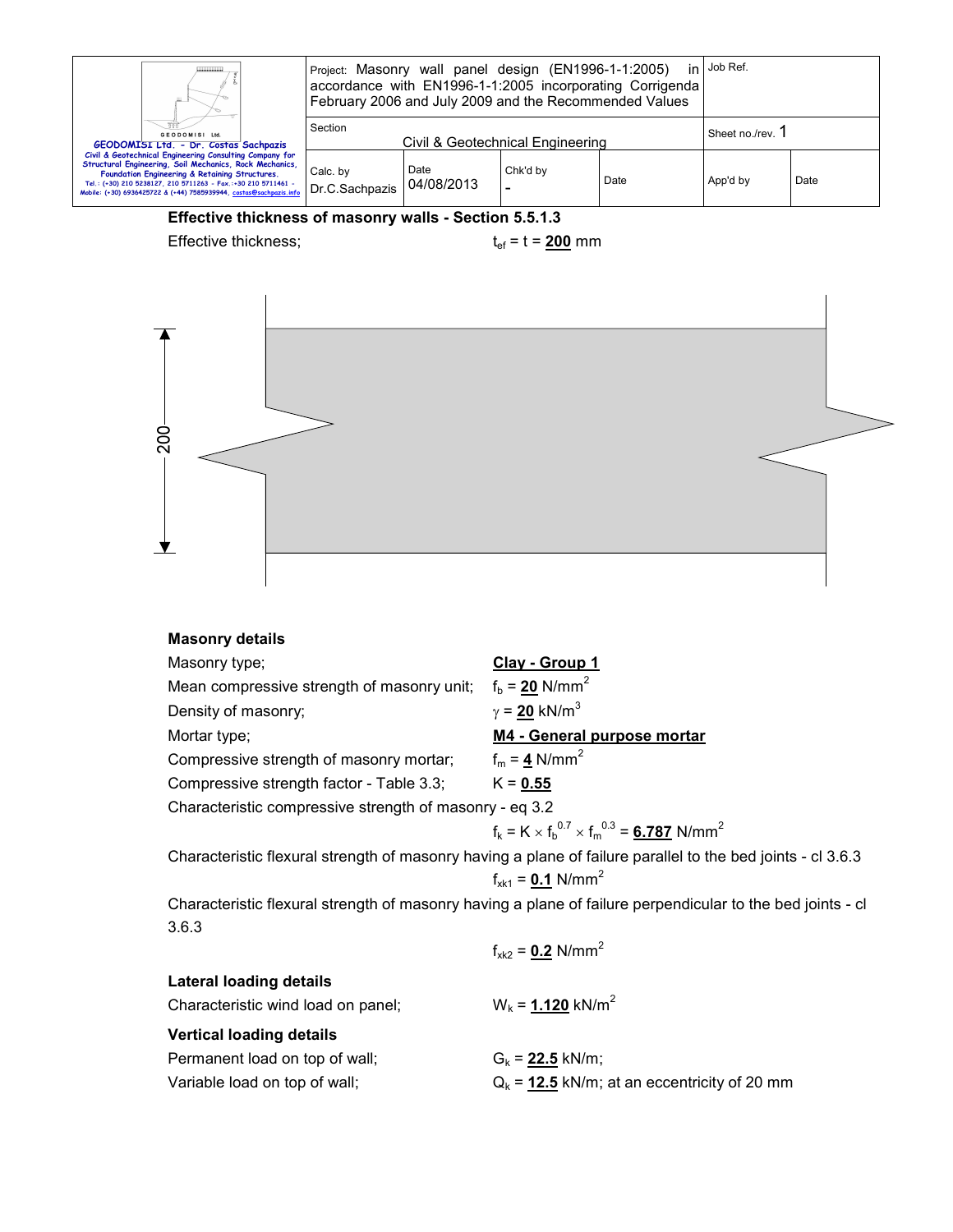|                                                                                                                                                                                                                                                                                                            | Project: Masonry wall panel design (EN1996-1-1:2005)<br>in.<br>accordance with EN1996-1-1:2005 incorporating Corrigenda<br>February 2006 and July 2009 and the Recommended Values |                    |                                                                               |                                                                                                                                    |                             |      |
|------------------------------------------------------------------------------------------------------------------------------------------------------------------------------------------------------------------------------------------------------------------------------------------------------------|-----------------------------------------------------------------------------------------------------------------------------------------------------------------------------------|--------------------|-------------------------------------------------------------------------------|------------------------------------------------------------------------------------------------------------------------------------|-----------------------------|------|
| GEODOMISI Ltd.<br>GEODOMISI Ltd. - Dr. Costas Sachpazis                                                                                                                                                                                                                                                    | Section                                                                                                                                                                           |                    | Civil & Geotechnical Engineering                                              |                                                                                                                                    | Sheet no./rev. 1            |      |
| Civil & Geotechnical Engineering Consulting Company for<br>Structural Engineering, Soil Mechanics, Rock Mechanics,<br>Foundation Engineering & Retaining Structures.<br>Tel.: (+30) 210 5238127, 210 5711263 - Fax.:+30 210 5711461 -<br>Mobile: (+30) 6936425722 & (+44) 7585939944, costas@sachpazis.inf | Calc. by<br>Dr.C.Sachpazis                                                                                                                                                        | Date<br>04/08/2013 | Chk'd by                                                                      | Date                                                                                                                               | App'd by                    | Date |
| Partial factors for material strength                                                                                                                                                                                                                                                                      |                                                                                                                                                                                   |                    |                                                                               |                                                                                                                                    |                             |      |
| Category of manufacturing control;                                                                                                                                                                                                                                                                         |                                                                                                                                                                                   |                    | <b>Category I</b>                                                             |                                                                                                                                    |                             |      |
| Class of execution control;                                                                                                                                                                                                                                                                                |                                                                                                                                                                                   |                    | Class 1                                                                       |                                                                                                                                    |                             |      |
| Partial factor for masonry in compressive flexure;                                                                                                                                                                                                                                                         |                                                                                                                                                                                   |                    |                                                                               |                                                                                                                                    | $\gamma_{\text{Mc}} = 1.70$ |      |
| Partial factor for masonry in tensile flexure;                                                                                                                                                                                                                                                             |                                                                                                                                                                                   |                    |                                                                               |                                                                                                                                    | $\gamma_{\rm Mt} = 1.70$    |      |
| Partial factor for masonry in shear;                                                                                                                                                                                                                                                                       |                                                                                                                                                                                   |                    |                                                                               |                                                                                                                                    | $\gamma_{\text{Mv}} = 1.70$ |      |
| Slenderness ratio of masonry walls - Section 5.5.1.4                                                                                                                                                                                                                                                       |                                                                                                                                                                                   |                    |                                                                               |                                                                                                                                    |                             |      |
| Allowable slenderness ratio;                                                                                                                                                                                                                                                                               |                                                                                                                                                                                   |                    | $SR_{all} = 27$                                                               |                                                                                                                                    |                             |      |
| Slenderness ratio;                                                                                                                                                                                                                                                                                         |                                                                                                                                                                                   |                    | $SR = h_{ef} / t_{ef} = 11.0$                                                 |                                                                                                                                    |                             |      |
|                                                                                                                                                                                                                                                                                                            |                                                                                                                                                                                   |                    |                                                                               | PASS - Slenderness ratio is less than maximum allowable                                                                            |                             |      |
| Unreinforced masonry walls subjected to lateral loading - Section 6.3                                                                                                                                                                                                                                      |                                                                                                                                                                                   |                    |                                                                               |                                                                                                                                    |                             |      |
| Limiting height and length to thickness ratio for walls under serviceability limit state - Annex F                                                                                                                                                                                                         |                                                                                                                                                                                   |                    |                                                                               |                                                                                                                                    |                             |      |
| Length to thickness ratio;                                                                                                                                                                                                                                                                                 |                                                                                                                                                                                   |                    | $L / t = 24$                                                                  |                                                                                                                                    |                             |      |
| Limiting height to thickness ratio - Annex F;                                                                                                                                                                                                                                                              |                                                                                                                                                                                   |                    | 30                                                                            |                                                                                                                                    |                             |      |
| Height to thickness ratio;                                                                                                                                                                                                                                                                                 |                                                                                                                                                                                   |                    | $h / t = 11$                                                                  |                                                                                                                                    |                             |      |
|                                                                                                                                                                                                                                                                                                            |                                                                                                                                                                                   |                    |                                                                               | PASS - Limiting height to thickness ratio is not exceeded                                                                          |                             |      |
| Partial safety factors for design loads                                                                                                                                                                                                                                                                    |                                                                                                                                                                                   |                    |                                                                               |                                                                                                                                    |                             |      |
| Partial safety factor for variable wind load;                                                                                                                                                                                                                                                              |                                                                                                                                                                                   |                    | $\gamma_{\text{fW}} = 1.50$                                                   |                                                                                                                                    |                             |      |
| Partial safety factor for permanent load;                                                                                                                                                                                                                                                                  |                                                                                                                                                                                   |                    | $\gamma_{\text{fG}} = 1.00$                                                   |                                                                                                                                    |                             |      |
| Design moments of resistance in panels                                                                                                                                                                                                                                                                     |                                                                                                                                                                                   |                    |                                                                               |                                                                                                                                    |                             |      |
| Self weight at middle of wall;                                                                                                                                                                                                                                                                             |                                                                                                                                                                                   |                    |                                                                               | $S_{wt}$ = 0.5 $\times$ h $\times$ t $\times$ $\gamma$ = 4.4 kN/m                                                                  |                             |      |
| Design compressive strength of masonry;                                                                                                                                                                                                                                                                    |                                                                                                                                                                                   |                    | $f_d = f_k / \gamma_{Mc} = 3.993$ N/mm <sup>2</sup>                           |                                                                                                                                    |                             |      |
| Design vertical compressive stress;                                                                                                                                                                                                                                                                        |                                                                                                                                                                                   |                    |                                                                               | $\sigma_d$ = min( $\gamma_{fG}$ × (G <sub>k</sub> + S <sub>wt</sub> ) / t, 0.2 × f <sub>d</sub> ) = <u>0.135</u> N/mm <sup>2</sup> |                             |      |
| Design flexural strength of masonry parallel to bed joints                                                                                                                                                                                                                                                 |                                                                                                                                                                                   |                    |                                                                               |                                                                                                                                    |                             |      |
|                                                                                                                                                                                                                                                                                                            |                                                                                                                                                                                   |                    | $f_{\text{xd1}} = f_{\text{xk1}} / \gamma_{\text{Mc}} = 0.059 \text{ N/mm}^2$ |                                                                                                                                    |                             |      |
| Apparent design flexural strength of masonry parallel to bed joints                                                                                                                                                                                                                                        |                                                                                                                                                                                   |                    |                                                                               |                                                                                                                                    |                             |      |
|                                                                                                                                                                                                                                                                                                            |                                                                                                                                                                                   |                    |                                                                               | $f_{\text{xd1,app}} = f_{\text{xd1}} + \sigma_d = 0.193 \text{ N/mm}^2$                                                            |                             |      |
| Design flexural strength of masonry perpendicular to bed joints                                                                                                                                                                                                                                            |                                                                                                                                                                                   |                    |                                                                               |                                                                                                                                    |                             |      |
|                                                                                                                                                                                                                                                                                                            |                                                                                                                                                                                   |                    | $f_{xd2} = f_{xk2} / \gamma_{Mc} = 0.118$ N/mm <sup>2</sup>                   |                                                                                                                                    |                             |      |
|                                                                                                                                                                                                                                                                                                            | $Z = t^2 / 6 = 6666667$ mm <sup>3</sup> /m<br>Elastic section modulus of wall;                                                                                                    |                    |                                                                               |                                                                                                                                    |                             |      |
| Moment of resistance parallel to bed joints - eq.6.15                                                                                                                                                                                                                                                      |                                                                                                                                                                                   |                    |                                                                               |                                                                                                                                    |                             |      |
|                                                                                                                                                                                                                                                                                                            |                                                                                                                                                                                   |                    |                                                                               | $M_{\text{Rd1}} = f_{\text{xd1,app}} \times Z = 1.289$ kNm/m                                                                       |                             |      |
| Moment of resistance perpendicular to bed joints - eq.6.15                                                                                                                                                                                                                                                 |                                                                                                                                                                                   |                    |                                                                               |                                                                                                                                    |                             |      |
|                                                                                                                                                                                                                                                                                                            | $M_{Rd2} = f_{xd2} \times Z = 0.784$ kNm/m                                                                                                                                        |                    |                                                                               |                                                                                                                                    |                             |      |
|                                                                                                                                                                                                                                                                                                            |                                                                                                                                                                                   |                    |                                                                               |                                                                                                                                    |                             |      |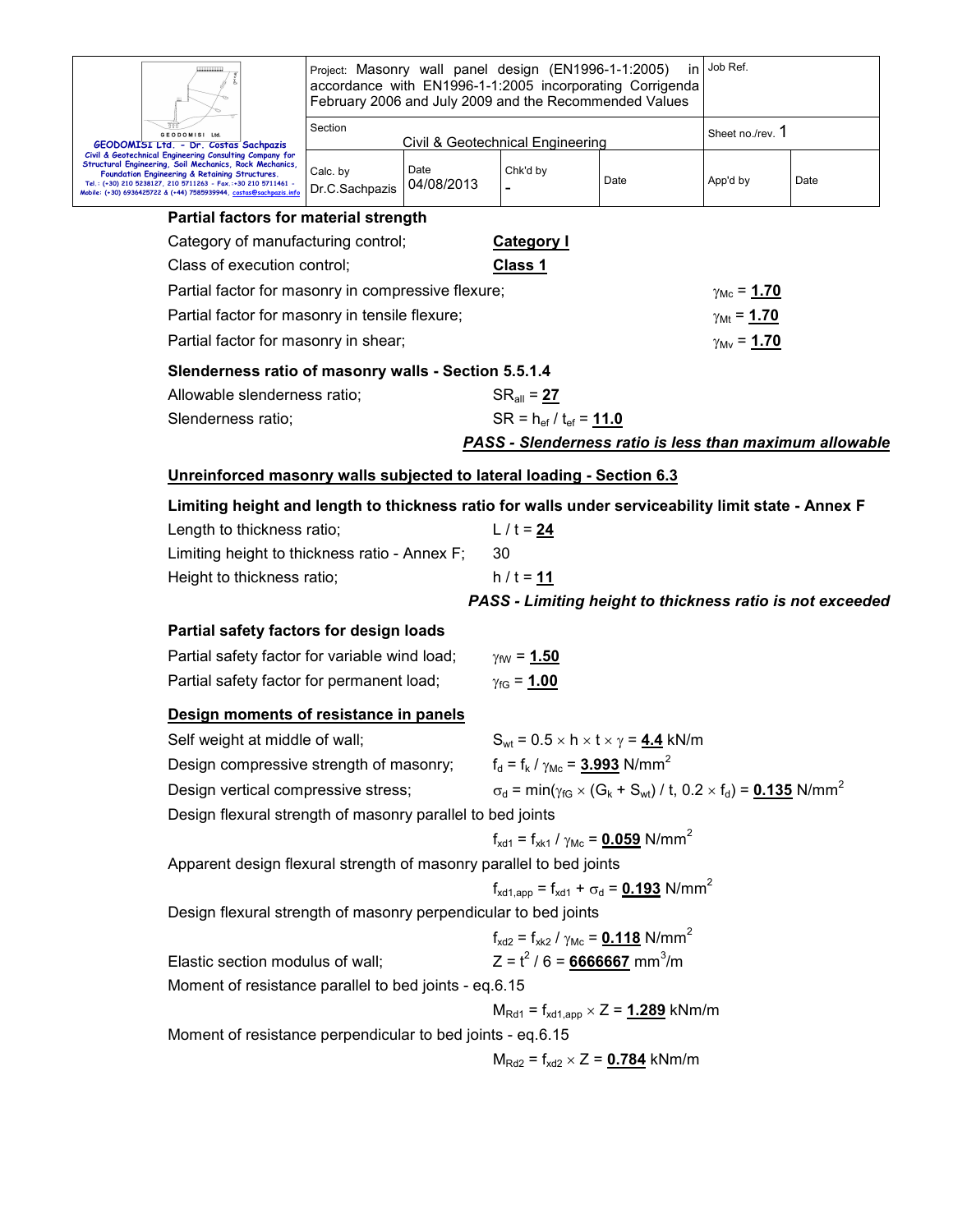

Project: Masonry wall panel design (EN1996-1-1:2005) in accordance with EN1996-1-1:2005 incorporating Corrigenda February 2006 and July 2009 and the Recommended Values Job Ref.

| GEODOMISI Ltd.<br>GEODOMISI Ltd. - Dr. Costas Sachpazis                                                                                                                                                                                                                                                     | Section                                                | Civil & Geotechnical Engineering | Sheet no./rev. |      |          |      |
|-------------------------------------------------------------------------------------------------------------------------------------------------------------------------------------------------------------------------------------------------------------------------------------------------------------|--------------------------------------------------------|----------------------------------|----------------|------|----------|------|
| Civil & Geotechnical Engineering Consulting Company for<br>Structural Engineering, Soil Mechanics, Rock Mechanics,<br>Foundation Engineering & Retaining Structures.<br>Tel.: (+30) 210 5238127, 210 5711263 - Fax.:+30 210 5711461 -<br>Mobile: (+30) 6936425722 & (+44) 7585939944, costas@sachpazis.info | Calc, by<br><sup>1</sup> I Dr.C.Sachpazis   04/08/2013 | Date                             | Chk'd by<br>-  | Date | App'd by | Date |

## **Design moment in panels**

**Using elastic analysis to determine bending moment coefficients for a vertically spanning panel** 

Bending moment coefficient;  $\alpha = 0.125$ Design moment in wall;  $M_{\text{Ed}} = \gamma_{\text{fW}} \times \alpha \times W_{\text{k}} \times h^2 = 1.016 \text{ kNm/m}$ *PASS - Resistance moment exceeds design moment* **Unreinforced masonry walls subjected to mainly vertical loading - Section 6.1 Partial safety factors for design loads**  Partial safety factor for permanent load;  $\gamma_{\text{fG}} = 1.35$ Partial safety factor for variable imposed load; γ<sub>fQ</sub> = 1.50 **Check vertical loads Reduction factor for slenderness and eccentricity - Section 6.1.2.2**  Design bending moment at top or bottom of wall;  $M_{id} = \gamma_{fG} \times G_k \times e_G + \gamma_{fQ} \times G_k$  $Q_k \times e_Q = 0.4$  kNm/m Design vertical load at top or bottom of wall;  $N_{id} = \gamma_{fG} \times G_k + \gamma_{fQ} \times Q_k = 49.1$  kN/m Initial eccentricity - cl.5.5.1.1;  $e_{\text{init}} = h_{\text{ef}} / 450 = 4.9 \text{ mm}$ Eccentricity due to horizontal load;  $e_h = M_{\text{Ed}} / N_{\text{id}} = 20.7$  mm Eccentricity at top or bottom of wall - eq.6.5;  $e_i = max(M_{id} / N_{id} + e_h + e_{init}, 0.05 \times t) = 33.2$  mm Reduction factor at top or bottom of wall - eq.6.4;  $= max(1 - 2 \times e_i / t, 0)$ = **0.668** Design bending moment at middle of wall;  $M_{\text{md}} = \gamma_{\text{fG}} \times G_k \times e_G + \gamma_{\text{fQ}} \times Q_k \times e_Q = 0.4$  kNm/m Design vertical load at middle of wall;  $N_{\text{md}} = \gamma_{\text{fG}} \times G_k + \gamma_{\text{fQ}} \times Q_k + t \times \gamma \times h / 2 = 53.5$  kN/m Eccentricity due to horizontal load;  $e_{hm} = M_{Ed} / N_{md} = 19$  mm Eccentricity at middle of wall due to loads - eq.6.7;  $e_m = M_{\text{md}} / N_{\text{md}} + e_{\text{hm}} +$  $e_{\text{init}} = 30.9 \text{ mm}$ Eccentricity at middle of wall due to creep;  $e_k = 0$  mm Eccentricity at middle of wall - eq.6.6;  $e_{mk} = max(e_m + e_k, 0.05 \times t) = 30.9$  mm From eq.G.2;  $A_1 = 1 - 2 \times e_{mk} / t = 0.691$ Short term secant modulus of elasticity factor;  $K_E = 1000$ Modulus of elasticity - cl.3.7.2;  $E = K_E \times f_k = 6787$  N/mm<sup>2</sup> Slenderness - eq.G.4;  $\lambda = (h_{\text{ef}} / t_{\text{ef}}) \times \sqrt{(f_{k} / E)} = 0.348$ From eq.G.3;  $u = (\lambda - 0.063) / (0.73 - 1.17 \times e_{mk} / t) = 0.519$ Reduction factor at middle of wall - eq.G.1;  $\Phi_m = \max(A_1 \times e_e^{-(u \times u)/2}, 0) = 0.604$ Reduction factor for slenderness and eccentricity;  $\Phi = \min(\Phi_{i}, \Phi_{m}) = 0.604$ 

**Verification of unreinforced masonry walls subjected to mainly vertical loading - Section 6.1.2**  Design value of the vertical load;  $N_{Ed} = max(N_{id}, N_{md}) = 53.525$  kN/m